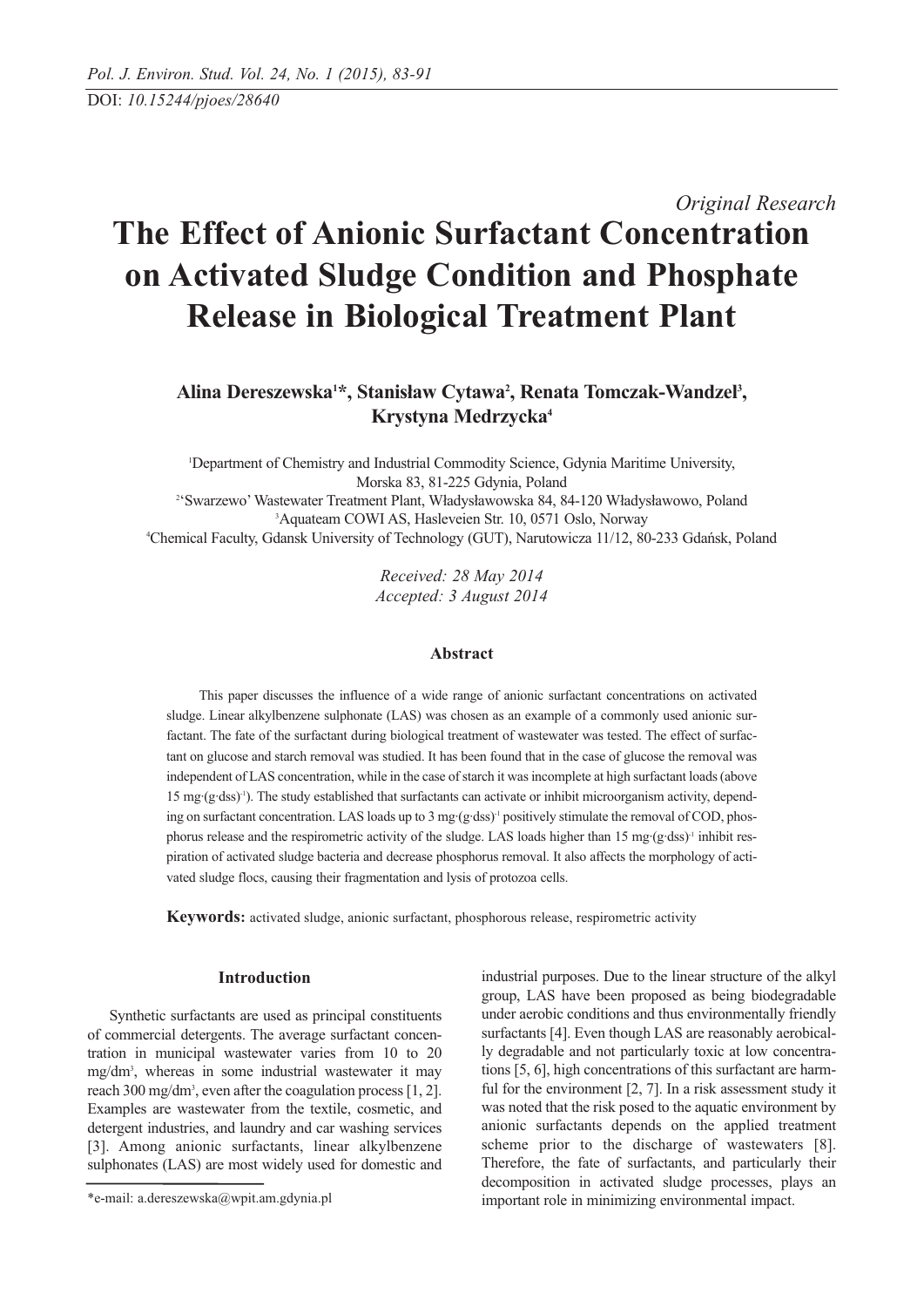The purification of municipal wastewater is performed via wastewater treatment plants (WWTPs), where it is subjected to biological treatment. Surfactant-rich industrial sewage is often pretreated by different physicochemical processes, but the biological treatment is the important part of its purification [3, 9]. During wastewater treatment, and especially in the biological process of activated sludge, surfactants are partially aerobically broken down and partially adsorbed on sewage sludge flocs. It has been reported that high concentrations of the surfactant have a negative influence on sludge flock properties [1] and can lead to microorganism cell degradation [10]. The adsorption of anionic surfactants can modify the characteristics of activated sludge and inhibit some types of enzymes [11]. Furthermore, surfactants supplied to the sludge interact with carbohydrates and peptides [12]. This may reduce the degradation pattern of these compounds.

Relatively little is known about the impact of surfactants on the biological removal of nutrients. Bacteria responsible for biological nitrification, denitrification and dephosphatation processes are very sensitive to external environmental factors. The inhibitory effect of LAS against nitrifying bacteria has been described in some works [13, 14]. The LAS concentration causing a 50% inhibition  $(IC_{50})$ against nitrifying bacteria has been set at about 2 mg/dm<sup>3</sup>. These results indicate that surfactants, even at low concentrations, may strongly affect wastewater treatment efficiency. Unfortunately, there are no experimental data on surfactant effects on biological phosphorus removal. Some papers deal with surfactant effects on the fermentation of sludge from wastewater treatment plants [15, 16]. Authors have reported that LAS promoted sludge hydrolysis in the anaerobic fermentation and, thus, enhanced phosphorus release. However, those results relate to sludge processing and not wastewater treatment.

The main goal of the present studies was to investigate the influence of LAS concentration on activated sludge activity and sewage purification effectiveness, including the phosphorous removal process. Considering that the effectiveness of wastewater treatment is based mostly on COD removal, the study includes the impact of LAS concentration on the biological removal of simple organic pollutants. Glucose and starch were used as models of substances representing rapid biodegradable COD (RBCOD) and slowly biodegradable COD (SBCOD), respectively. Laboratory experiments were carried out under conditions similar to those pertaining in a full-scale SBR-type bioreactor (sequencing batch reactor). The effectiveness of sewage purification was evaluated in terms of COD and nutrient concentration reduction. The condition of activated sludge was evaluated based on OUR value, granulometric measurements, and microscopic observations.

#### **Materials and Methods**

#### Analytical Methods

The research included investigations of the effect of LAS on glucose and starch removal. These carbohydrates

were selected as examples of simple organic compounds present in sewage. Glucose concentration in the supernatant was determined via the Glucose RTU – BioMerieux test [17] commonly used to determine glucose levels in urine and blood with the enzymatic method. The method is based on colorimetric measuring of absorption at 500 nm.

The concentration of starch in the supernatant was determined via the iodometric method [18]. After the addition of an iodine excess, the absorbance of the blue complex formed between the iodine and the starch was measured using a spectrophotometer at 569 nm. The starch concentration was found from a previously prepared calibration curve.

The filtered sludge supernatant was analyzed for anionic surfactant concentration in accordance with the methylene blue method (MBAS) [19].

The concentrations of phosphates were measured using commercial Merck tests (Spectroquant® 114752, 114542, and 114543, respectively). The chemical oxygen demand (COD) analyses were also conducted using tests from Merck (Spectroquant® 114541 and 114540). All colorimetric analyses were performed using a Spectroquant Vega 400 spectrophotometer (Merck).

Suspended solids of the activated sludge samples were determined according to Standard Methods [20], and this was between 3.4 and 5.1 g·dss/dm<sup>3</sup> (dss – dry suspended solids).

Verification of the possible inhibitory effect of the surfactant on activated sludge was performed via the measurement of the respiratory activity of microorganisms with the application of the oxygen uptake rate (OUR) test [21]. The sludge was aerated in a 1 dm<sup>3</sup> vessel, keeping the dissolved oxygen level above 5 mg/dm<sup>3</sup>. The OUR was expressed as the decrease in dissolved oxygen content  $(mg O<sub>2</sub>)$  per time unit (h) per 1 gram of dry mass of activated sludge (g dss).

The measurement of sludge flock size distribution was performed using a laser granulometer (Mastersizer 2000, Malvern Instruments Ltd, UK), with a size measuring range from 0.02 to 2000 μm. This device calculates the particle size based on light dispersion.

Other experimental parameters, such as dissolved oxygen concentration, pH, and temperature were monitored by ELMETRON sensors.

#### Materials

The activated sludge used in experiments was taken from the municipal wastewater treatment plant in Swarzewo. The biological unit of this treatment plant is an anaerobic/aerobic sequencing bath reactor (SBR) with biological nutrient removal. The plant treats about 10,000 m<sup>3</sup> of wastewater daily (97% domestic sewage). The composition of wastewater is generally constant, with a mean anionic surfactant concentration of about 10 mg/dm<sup>3</sup>. The activated sludge for experiments was taken directly from the SBR aeration chamber during the sedimentation phase.

Synthetic wastewater used in the experiments consisted of: commercial soap, 50 mg/dm<sup>3</sup>; beef extract, 150 mg/dm<sup>3</sup>;  $MgSO_4$ ·7H<sub>2</sub>O, 7 mg/dm<sup>3</sup> NaCl, 30 mg/dm<sup>3</sup>; KCl, 7 mg/dm<sup>3</sup>; sodium acetate,  $10 \text{ mg/dm}$ <sup>3</sup>; CaCl<sub>2</sub>,  $7 \text{ mg/dm}$ <sup>3</sup>; and urea,  $20$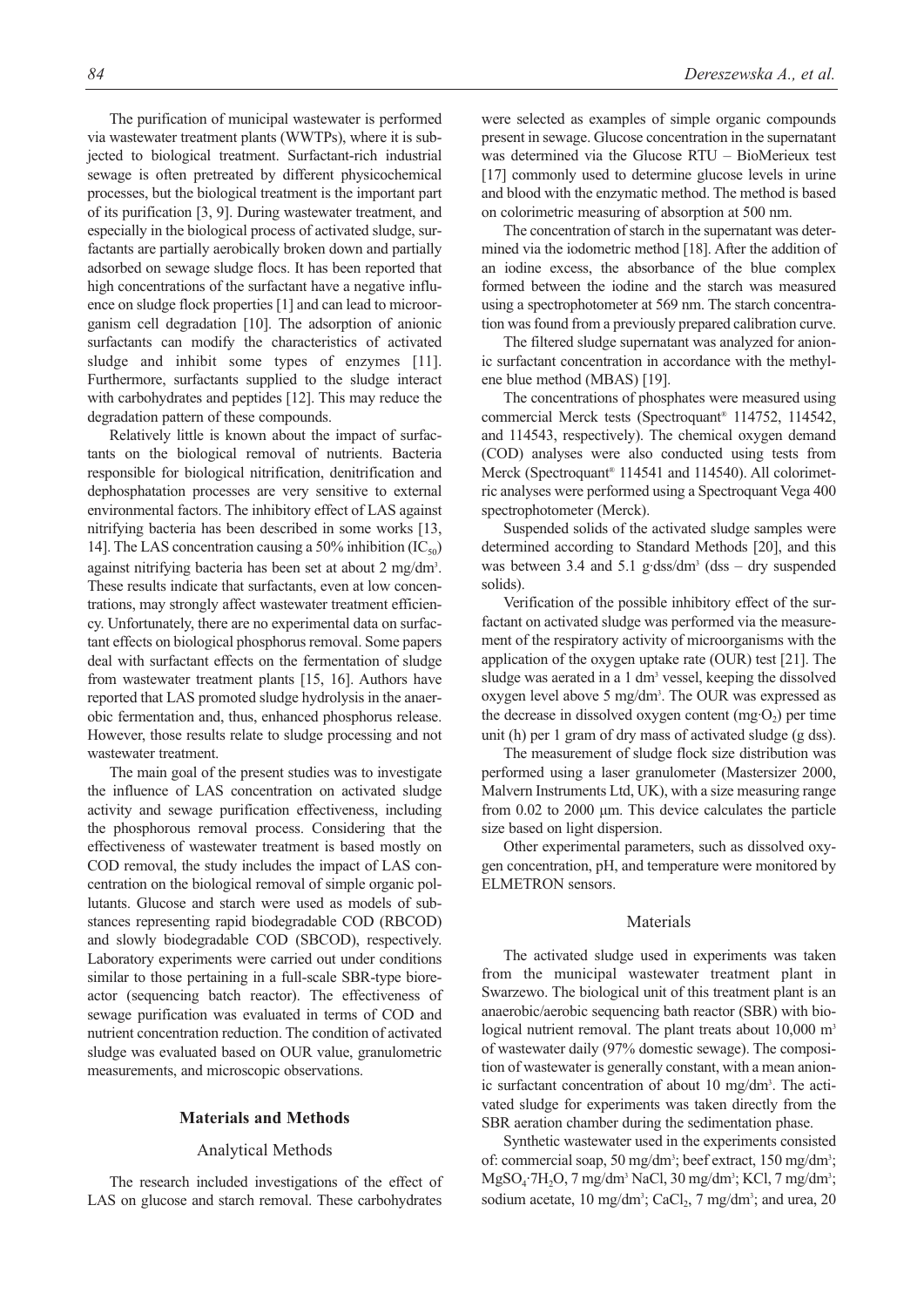mg/dm3 . The additional carbon source in the synthetic sewage was glucose or starch. Their initial concentrations were 200 mg/dm3 (glucose) and 800 mg/ dm3 (starch).

It was assumed that in all experiments even the reference sample should be present in the source of easy biodegradable carbon, therefore synthetic wastewater contained sodium acetate. It is essential for the proper activated sludge operation, especially for correct evaluation of the phosphorus release or immobilization processes in activated sludge. The soap, is an no toxic and biodegradable anionic surfactant, was added to the composition of synthetic wastewater to assure that those observed in experimental changes are related only to LAS interaction

Commercial sodium salt of dodecylbenzene sulphonate with a purity of 80% (Sigma Chemical Company Ltd) was used as a model of linear anionic surfactant (LAS). The LAS concentrations applied in the experiments varied from 10 to 200 mg/dm3 , which related to sludge loading with LAS from 2.3 to 40.4 mg $\cdot$ (g $\cdot$ dss)<sup>-1</sup>.

#### Methods

The experiments were conducted in a 20 dm<sup>3</sup> model reactor provided with a stirrer, aeration system, and sensors  $(O_2, pH, temperature)$ .

To minimize pollutant levels the 15 dm<sup>3</sup> of activated sludge taken from the SBR chamber was aerobically conditioned for 24 hours (aerated to keep oxygen levels at 3 mg/dm3 ). After the conditioning process the relevant amount of surfactant solution was added and mixed with activated sludge for 15 min. Afterward, 5 dm<sup>3</sup> of synthetic wastewater enriched with a carbohydrate (glucose or starch) was added. The mixture was stirred constantly to ensure steady conditions in the bioreactor. First, a 3-hour period in anaerobic conditions was provided; next, aerobic conditions (with an oxygen concentration of about 3 mg/dm<sup>3</sup>) were applied by continuous aeration. The whole experimental process lasted 24 hours, analogous to the real purification cycle at Swarzewo WWTP.

During the first 6 hours of the experiment the concentration of glucose or starch was determined in the filtrated supernatant every half an hour and then after 24 hours of the process. In addition, as surfactants may affect dephosphatation processes, the concentrations of phosphates were determined in the samples of supernatant taken during experiments with synthetic wastewater enriched with starch.

#### **Results and Discussion**

# The Effect of LAS Concentration on Glucose and Starch Removal

These studies examined the effect of surfactant adsorbed on the sludge on the decomposition of simple organic compounds. Glucose and starch were chosen as RBCOD and SBCOD, respectively.

The previous investigations carried out at the wide range of LAS concentrations showed that the activated sludge demonstrates a high sorption capacity (about 70 mg of LAS per 1 g of sludge dry mass.) [22]. The majority of surfactant mass flowing to the treatment plant adsorbs on the sludge flocs and, under favorable conditions (aeration, composting), undergoes biodegradation. The elimination of the LAS solutions (at concentrations used in experiment) in sludge enriched with a synthetic wastewater was investigated. The majority of the LAS elimination from sewage appears during the first minutes of the process. It can be assumed that surfactant concentration decreases mainly due to strong sorption to the sludge. When the LAS concentration in the influent is lower than  $25 \text{ mg/dm}^3$ , surfactant is rapidly eliminated from the solution, and after 15 minutes remains constant at a level of about 0.1 mg/dm<sup>3</sup>. When the LAS concentration in the influent is higher than  $70 \text{ mg/dm}^3$ and up to 200 mg/dm<sup>3</sup> (LAS load  $>$  25 mg·(g·dss)<sup>-1</sup>), a significant quantity of LAS remains in the supernatant and is not removed (even up to 23 mg/dm<sup>3</sup>), despite the long time of aeration. The residual amount of LAS was neither degraded nor adsorbed on the sludge, although the sorption capacity has not yet been depleted in the experiments

The process of glucose removal in the presence of LAS is presented in Fig. 1.

The addition of LAS did not affect the process of glucose removal. The degradation of glucose is quick and it disappears from the solution within the first 3 hours or even faster, depending on the initial glucose concentration. The calculated rate of glucose decomposition varies from 0.20 to 0.27 mg of glucose/dm<sup>3</sup>·min.



Fig. 1. Changes in glucose concentration vs. period of sewage treatment.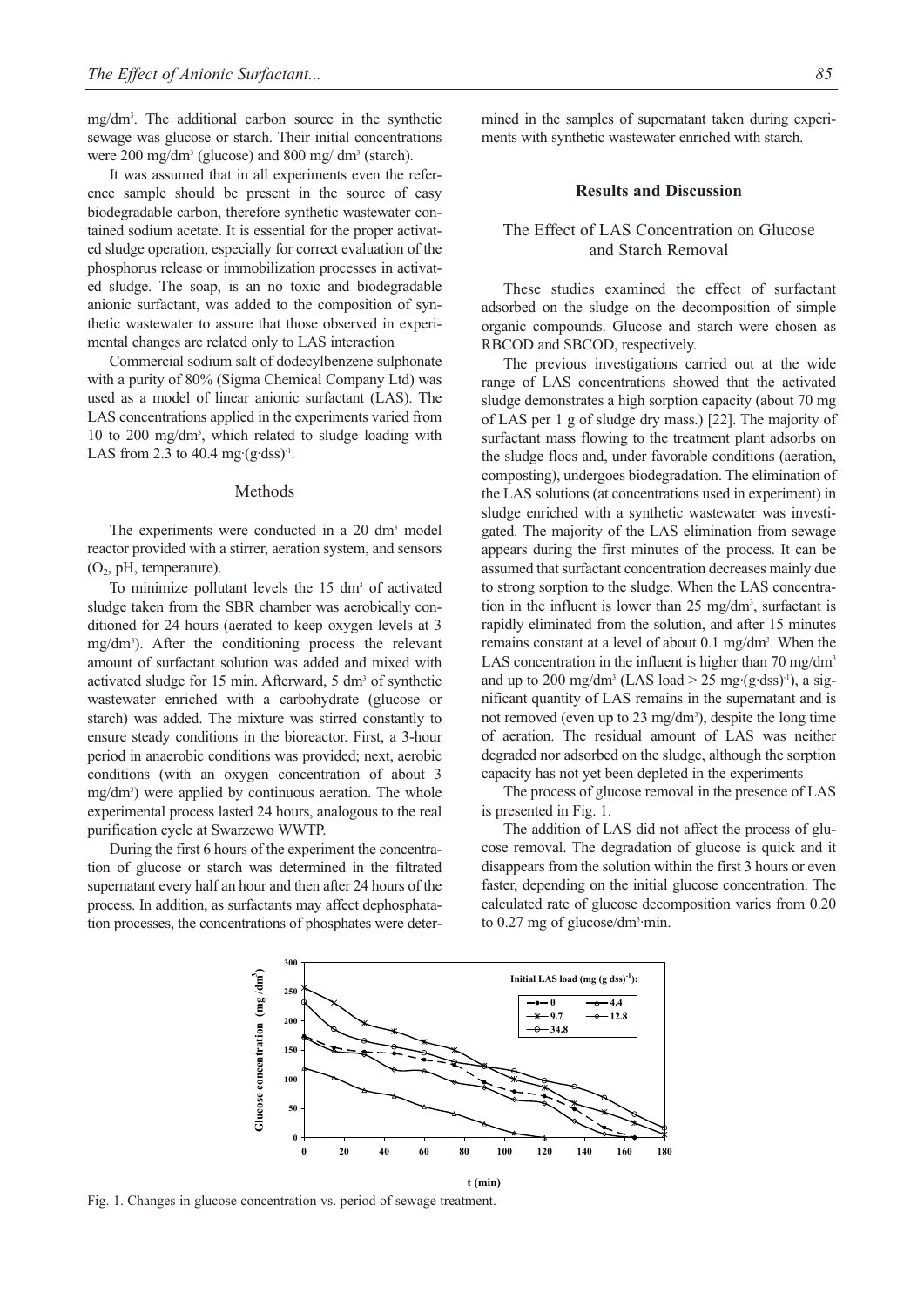Interesting results were obtained in measuring the respirometric activity of activated sludge (oxygen uptake rate, OUR). When the sludge was taken from the process in which the influent contained only glucose (no surfactant), its respirometric activity rose from an initial OUR value equal to 2.4 mg·O<sub>2</sub>·h<sup>-1</sup>·(g·dss)<sup>-1</sup> at the beginning of the experiment to a maximal value of about  $8 \text{ mg} \cdot \text{O}_2 \cdot \text{h}^{-1} \cdot (\text{g} \cdot \text{dss})^{-1}$  after 30 min. In the presence of surfactant, the oxygen consumption was higher (maximal values of about 12-14  $mg \cdot O_2 \cdot h^{-1} (g \cdot dss)^{-1}$ , for all LAS concentrations. The results show that in the investigated range of surfactant concentrations the inhibition of microorganism respiration does not occur. Moreover, the surfactant, even at the highest concentration, improved sludge respiration.

The increase in microorganisms respiration in the presence of a surfactant could be assigned to an increase in the availability of organic substances associated with sludge. Activated sludge consists of microorganisms, as well as organic and inorganic matter, held together in a matrix formed by extracellular polymeric substances (EPS). The majority of these biopolymers are tightly bounded with sludge flocs (TB-EPS), but a more loosely bound part (LB-EPS) remains unattached in solution as biocolloids [23]. The anionic surfactant causing a breakdown of sludge flock agglomerations [1] releases part of the biocolloids, making them available for biodegradation and, thus, increases oxygen consumption by microorganisms.

These studies also examined the effect of adsorbed surfactant on the decomposition of starch, as an example of SBCOD compounds. Fig. 2 shows the changes of starch concentration in the supernatant that occurred during the full 24-hour purification cycles.

Removal of starch was observed in the activated sludge process both without and with surfactant adsorbed by the sludge. However, there were certain differences in the runs of the processes, depending on LAS concentration.

The rapid decrease in the concentration of starch in the first 15-30 minutes of the experiment can be attributed to two parallel phenomena: adsorption of starch to biomass [24, 25] and surfactant-starch interactions. It is known that surfactants can create complexes with both components of starch: amylase and amylopectin [26, 27]. Hydrophobic groups of surfactant complex with the amylase and linear chains of amylopectin by becoming inserted into the hydrophobic inner area of the helical structures. The saturation of starch helices by a surfactant can cause the faster loss of starch observed in the experiments with the surfactant. However, the magnitudes of starch concentration loss differ greatly. In the case of a control sample (without surfactants), adsorption on activated starch was very small and was about 20% of the initial concentration and for LAS load 2.3 mg·(g·dss)<sup>-1</sup> it accounted for 14%. In comparison, for high concentrations the interaction of starch with a surfactant was observed to have a significant effect, as the starch concentration decreased by half in 15 minutes.

The concentration of surfactant also affects the degree of removal of starch from the sewage in the full treatment cycle. When the system was free of surfactant, or the LAS load did not exceed the value of 2.3 mg·(g·dss)<sup>-1</sup>, the starch was removed almost completely within a period of three hours (Fig. 2). However, at an initial LAS load higher than 15 mg·(g·dss)-1, the reduction of starch is not complete, and after 2-3 hours (the time depends on LAS concentration) the level of residual starch remains unchanged for at least 24 hours.

The negative impact of high LAS concentrations on activated sludge metabolism was confirmed by respirometric measurements (Fig. 3). The rate of oxygen uptake (OUR) by sludge microorganisms depends on sludge conditions and also on the availability of organic substrates. The initial OUR value for sludge used in the experiments was about 3 mg·O<sub>2</sub>·h<sup>-1</sup>·(g·dss)<sup>-1</sup>.

High starch content in the inflowing sewage results in an increase in oxygen consumption by sludge in the control process (no added LAS) from 3 to 7 mg $\cdot O_2 \cdot h^{-1} \cdot (g \cdot ds)$ <sup>1</sup>. When sludge was mixed with low concentrated LAS solution, the oxygen consumption increased much more – up to 14.4 and 11.5 mg $\cdot$ O<sub>2</sub>·h<sup>-1</sup>·(g·dss)<sup>-1</sup> at LAS load 2.3 and 15  $mg \cdot O_2 \cdot h^{-1} (g \cdot ds)$ <sup>-1</sup>, respectively. As the process progressed, and when the starch has been exhausted, the OUR values

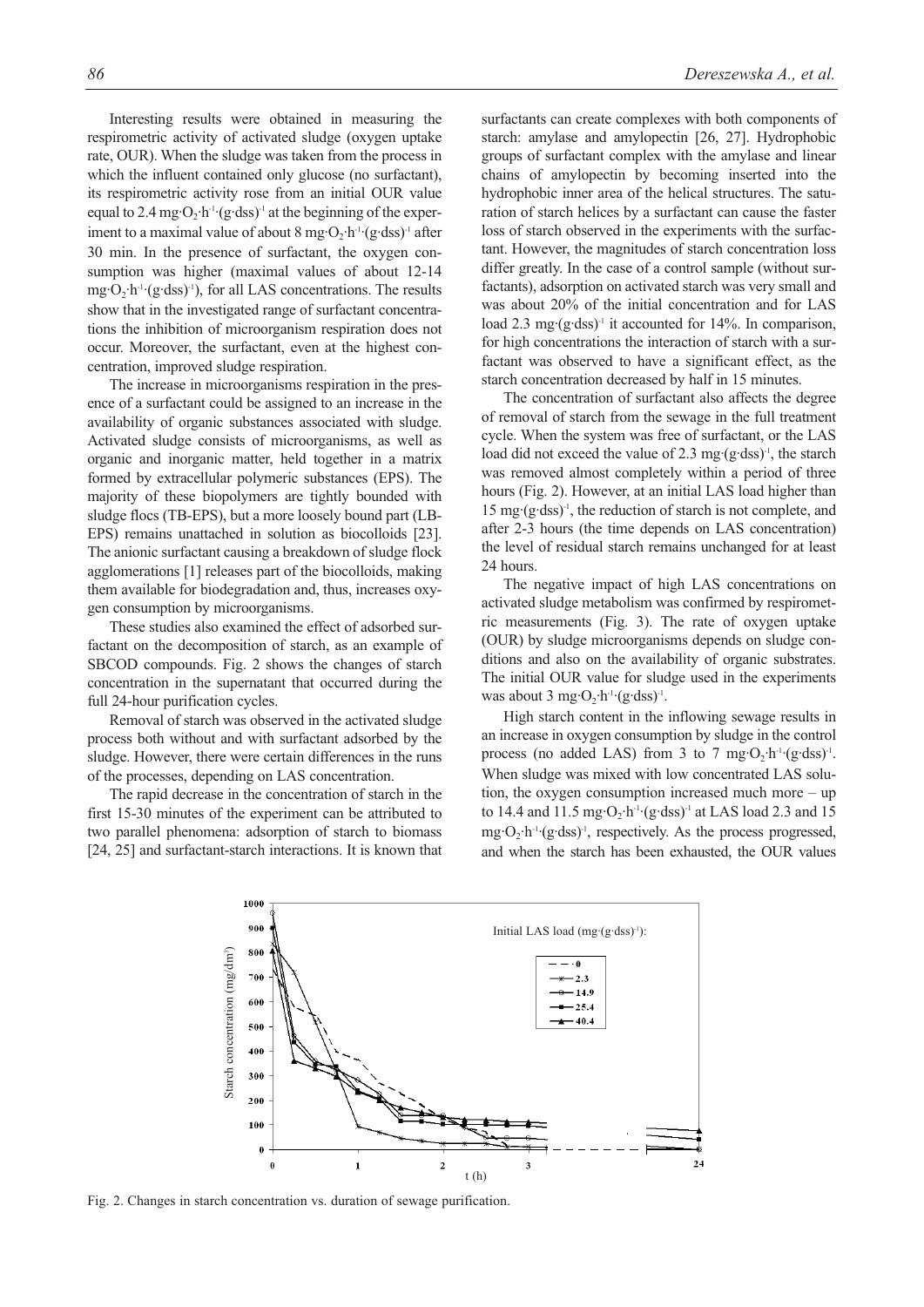| Process   | Time(h)  | LAS load $[mg (g dss)^{-1}]$ |       |       |       |       |       |
|-----------|----------|------------------------------|-------|-------|-------|-------|-------|
|           |          | $\theta$                     | 2.3   | 4.2   | 14.9  | 25.6  | 40.4  |
| Anaerobic | $\theta$ | 300.8                        | 304.5 | 304.7 | 302.4 | 300.6 | 301.7 |
|           | 0.25     | 276.2                        | 272   | 291.0 | 272.7 | 269.8 | 275.2 |
|           | 3        | 229.7                        | 168.1 | 248.7 | 281.7 | 280.7 | 276.8 |
| Aerobic   |          | 163.9                        | 80.5  | 111.1 | 257.7 | 277.0 | 274.2 |
|           | 24       | 35.1                         | 25.5  | 35.6  | 64.8  | 91.5  | 139.8 |

Table 1. COD values (mg·O<sub>2</sub>·(g·dss)<sup>-1</sup>) for different LAS concentrations measured at different times during the experiment.

decreased, reaching at the end of the experiment a level identical to that in the control process. In contrast, a high LAS load has revealed a definitely negative impact on activated sludge. The respiration process was inhibited at LAS loads 25.6 and 40.4 mg· $(g\cdot dss)^{-1}$ . The oxygen consumption remains at a low, almost constant level  $(2-3$  mg mg·O<sub>2</sub>·h<sup>-1</sup>·(g·dss)<sup>-1</sup>), despite the presence of nutrients in the sewage (Fig. 3).

In practice, the effectiveness of wastewater treatment is based mostly on COD removal. The initial COD of sewage enriched with starch and LAS was approximately 300  $mg \cdot O_2$ ·(g·dss)<sup>-1</sup>. Within the first three hours (anaerobic conditions) a rapid decrease in COD was observed only in the case of the lowest LAS content  $(2.3 \text{ mg} \cdot (\text{g} \cdot \text{dss})^{-1})$ . When LAS loads are higher than  $4.2 \text{ mg} \cdot (\text{g} \cdot \text{dss})^{-1}$ , the COD value practically does not change during the first seven hours of the process. After a full 24-hour sewage treatment, in experiments with LAS loads up to 15 mg $(g$ ·dss)<sup>-1</sup>, the attained final COD values were similar to or lower than those in the control process (Table 1).

These results and the increased oxygen consumption indicate that LAS, at its low concentration, slightly stimulates the degradation of pollutants in an activated sludge treatment system. For sewage with high LAS loads a COD reduction was only achieved after long-term aeration. However, this was not satisfactory, as the COD reductions were about 80%, 70% and 55% at LAS loads of 14.9, 25.6 and 40.4 mg·(g·dss)<sup>-1</sup>, respectively. As was shown, the reduction of such high loads of COD requires a long period of aeration, much longer than the retention time in the SBR bioreactors. Unfortunately, at high LAS loads and prolonged aeration, the breakdown of sludge flocs was observed and tiny (fine) particles can be flushed out from the sludge. This may result in a deterioration of effluent parameters or may require an extended period of wastewater purification. In both cases the cost of wastewater treatment increases.

In summary, one can state that in the case of high surfactant loads (up to  $14 \text{ mg} \cdot (\text{g-dss})$ <sup>1</sup>) the respiratory activity of activated sludge bacteria is inhibited, resulting in a limited reduction of pollutants in sewage. It is probable that at such elevated surfactant concentrations the interactions between LAS and starch are strong and may reduce the bioavailability of starch (the carbon source) to activated sludge bacteria.

Surfactant content in typical municipal sewage usually does not exceed 14 mg/dm<sup>3</sup>; thus it does not negatively affect the activated sludge process. However, some industrial wastewater with high surfactant concentrations [1, 28] could have a destructive impact on activated sludge. Negative impacts of LAS on the sludge influence economic factors such as the cost of wastewater treatment (high COD in the outlet) limit the proper functioning of the bio-



Fig. 3. OUR of activated sludge in sewage enriched with starch and LAS vs. duration of treatment.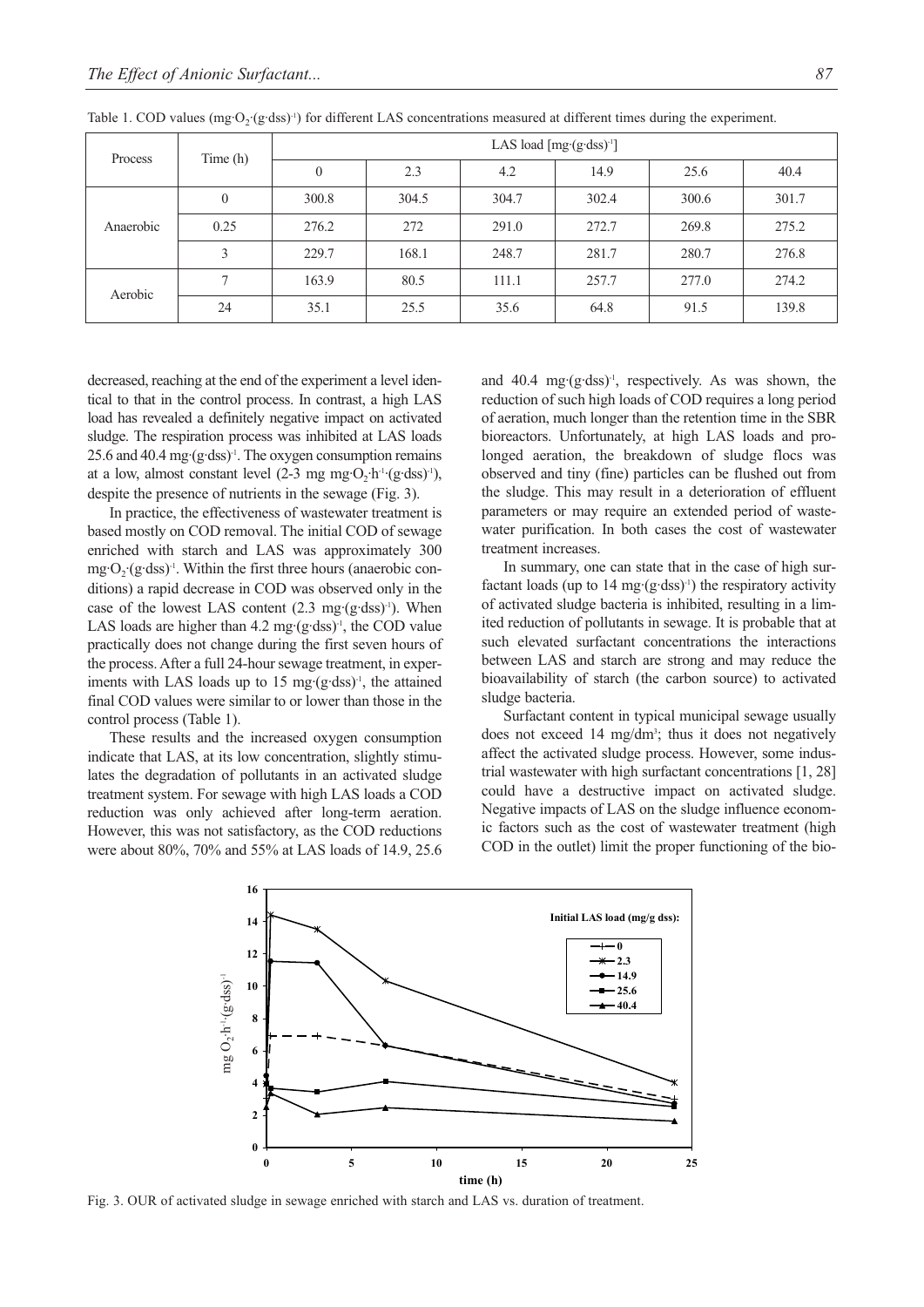logical wastewater treatment (lack of nitrification and dephosphatation) and can even lead to the degradation of activated sludge. Therefore, before biological treatment such sewage should be pretreated to decrease surfactant content and for this purpose such methods as foaming, adsorption, or coagulation are suggested.

The process of biological phosphorous removal occurs in two steps: in anaerobic conditions phosphorous is released from sludge to solution (supernatant); next, in the aerobic phase phosphorous is absorbed from solution and cumulated in the sludge bacteria cells. When significant amounts of LAS are present in sewage the phosphorus release and uptake are dependent on surfactant concentration (Fig. 4).

In sludge not containing surfactant, and with an LAS load less than 15 mg LAS/g dss, typical changes in phosphorous concentration in the supernatant were observed. Within the first three hours of the experiment, under anaerobic conditions, the phosphorus content rises from about 5 mg/dm3 to about 68 mg/dm3 . Under aerobic conditions the concentration of phosphorus decreases to the initial concentration due to the absorption of phosphorus by polyphosphate accumulating organisms (PAO). Phosphorous release decreases when the LAS load exceeds 15 mg· $(g$ ·dss $)^-$  (Fig. 4). Moreover, the intense leaching of phosphorus by activated sludge in anaerobic conditions is not followed by intense absorption of phosphorus in aerobic conditions. As can be seen from Fig. 4, the uptake of phosphorus is relatively slow and after 24 hours the final P concentration in the supernatant is about 25-40 mg/dm3 . Such a high LAS load can lead to disintegration of the bacteria cells. The amount of destroyed cells is rather high, so the viable cell number is decreased to such extent that their multiplication is less intensive than in the experiments without LAS addition (or even those with low surfactant concentrations), and this results in lower absorption of phosphorus.

In each experiment different sludge samples were used, and these differed in terms of activity, especially in their ability for phosphorus release and uptake. In order to evaluate the effect of LAS concentration on phosphorus removal the difference between phosphorus content in the control experiment and the experiment with LAS addition (Δ*P*) was calculated (equation 1):

$$
\Delta P = (P)_{LAS} - (P)_{contr}
$$
 (1)

...where:

 $(P)$ <sub>LAS</sub> – phosphorus concentration in the supernatant in the process with LAS added,

 $(P)_{contr}$  – phosphorus concentration in the supernatant in the control process (no LAS added).

A positive value for  $\Delta P$  for the anaerobic phase (first 3 hours) indicates that LAS improved the release of phosphorus, while a positive  $\Delta P$  value for the aerobic phase indicates that phosphorus uptake is hindered by LAS. The results are presented in Fig. 5.

As can be seen from Fig. 5, the positive influence of LAS on P release is observed only at low levels (2.3  $mg(g \cdot dss)^{-1}$ . However, in the presence of low doses of LAS enhanced biological phosphorous release is observed, but its absorption during the aerobic phase proceeds more slowly than in the control process. At higher LAS concentrations the release of phosphorus is lower than in control experiments. Phosphorus uptake was hindered by LAS presence at each concentration. The introduction to the wastewater of a large dose of surfactant resulted in significant changes in the biochemical transformations of the phosphorus. Phosphates were released to a lesser extent, but over a longer time. Their absorption by the activated sludge was very low. Release of phosphate during the aerobic phase indicates a disruption of the process of the synthesizing and incorporation of polyphosphates into bacteria cells. Abnormal phosphorus metabolism may suggest a toxic effect of LAS toward the phosphate-accumulating bacteria.

However, there are some advantages to the presence of surfactants at high loads. Surfactants may enhance perma-



Fig. 4. Changes in phosphorus concentration in supernatant during the anaerobic and aerobic periods of the activated sludge process in the presence of LAS.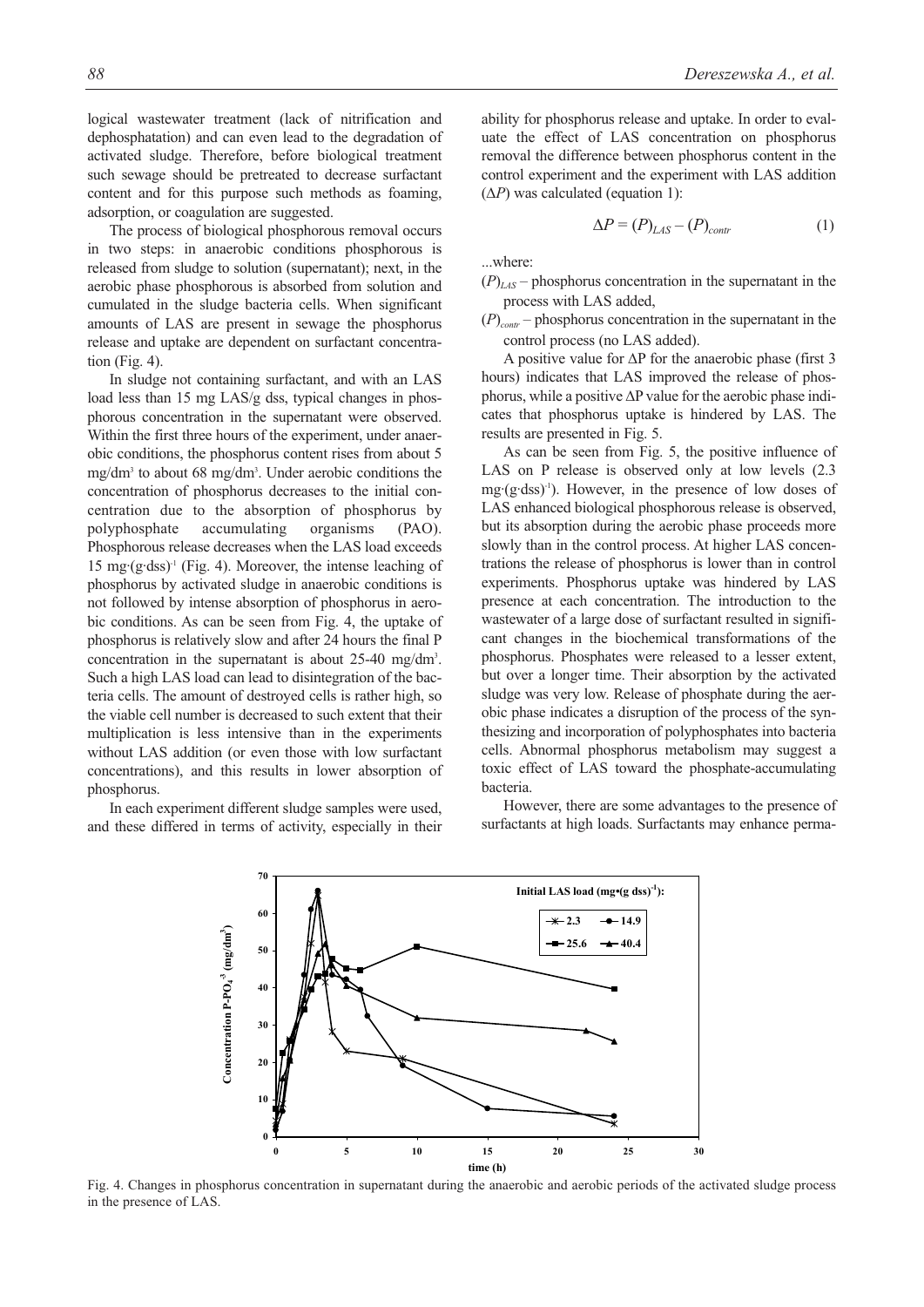

Fig. 5. Phosphorus content changes (ΔP) caused by LAS addition to activated sludge, observed at different times of the anaerobic and aerobic process.

nent phosphorus release from bacteria cells, which may be useful when considering phosphorus recovery from excessive sludge (waste-activated sludge). Such a trend has recently been observed in research and this concept has already been implemented on a full scale.

# The Effect of LAS on Activated Sludge Flock Morphology

The effect of LAS on the morphology of activated sludge was analyzed via a microscopic study. Microscopic examination confirms changes in the morphology of activated sludge caused by the addition of high loads (25.6 mg·(g·dss)-1) of LAS (Fig. 6). Such high concentrations (typical only for industrial wastewater) were used in the experiment because it allows the effect of surfactants to be observed within a very short period.

The presence of surfactant in the sewage influences the vitality of protozoa, causing substantial changes in their morphology. Upon strong superficial impact of LAS changes of protozoa morphology occur and the formation of cysts is observed (Fig. 6b). Formation of cysts is a type of a defensive response by protozoa to hazardous environmental conditions, in order to survive. However, lysis of cellular walls and total cell damage is also observed (Fig. 6c).

The microscopic observation of sludge flocs shows that bacteria cells are also strongly affected by surfactants. Surfactant alters the shape and size of sludge flocs. Microscopic observation shows that, after the addition of LAS, the sludge flocs disintegrated, became smaller, and some of the cells were damaged. This observation is in agreement with phosphate release observed during the experiment (Fig. 4), which was explained partly as a result of microbial cell lysis.

The effect of LAS on activated sludge flock size was assessed using granulometric measurement. Particle size analyses were carried out using the laser diffraction method. This device calculates the particle size distribution based on analysis of light dispersion. For irregular particles the equivalent spherical diameter was calculated.

The granulometric analysis shows that the activated sludge was composed of particles with sizes from 2.9 μm to 1.4 mm. The mean volume-number diameter  $(d_{30})$  of sludge flocs (defined by the equation (2) [29]), and calculated for dispersion of activated sludge flocs, was equal to 377 μm.



Fig. 6. Microscopic images of activated sludge protozoa (magnification 400×): a) control sample, b) and c) sludge with LAS load 25.6  $mg \cdot (g \cdot ds)$ <sup>-1</sup>.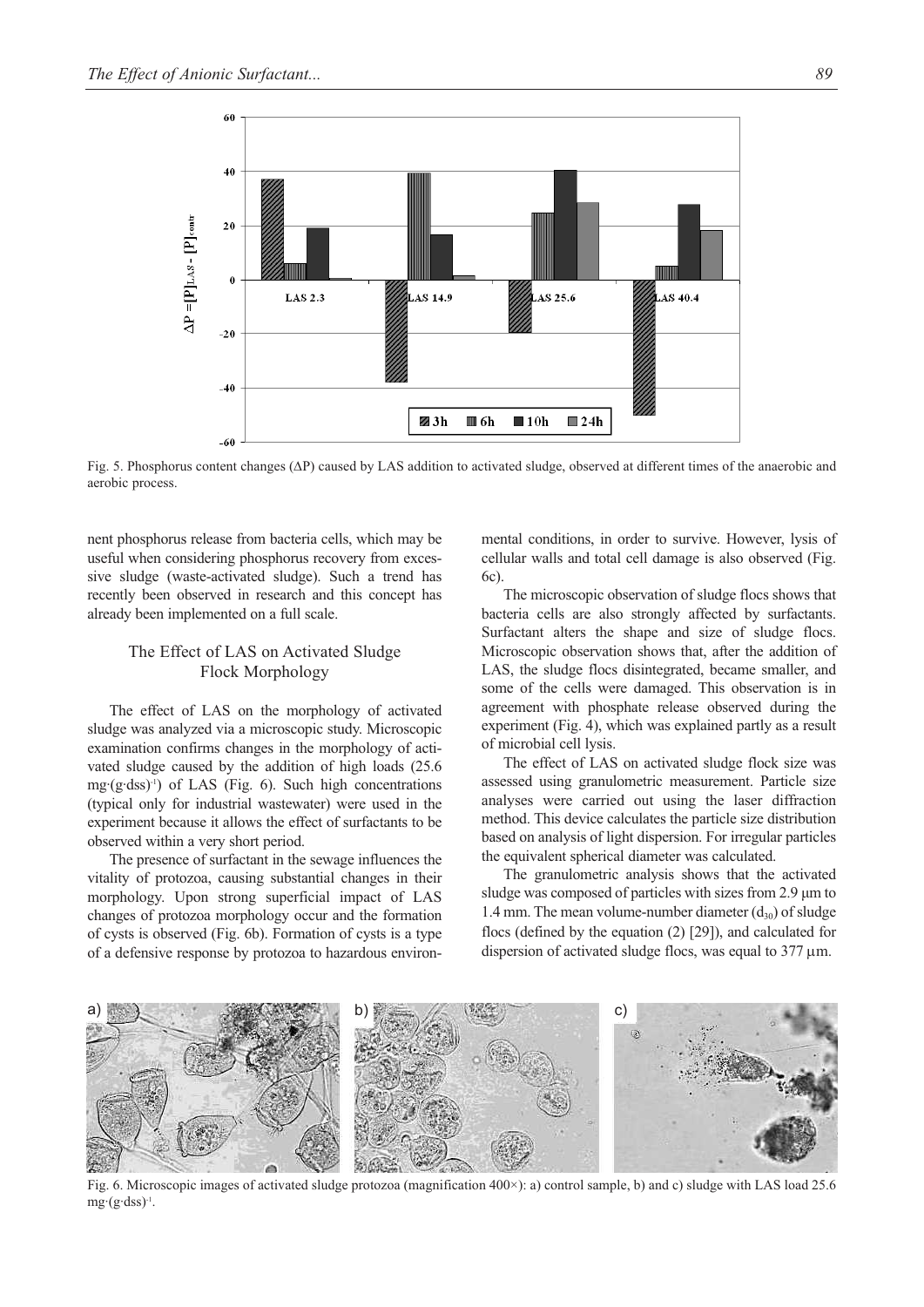$$
d_{30} = \sqrt[3]{\frac{\sum n_i d_i^3}{n_i}} \tag{2}
$$

...where  $n_i$  is the number of particles with diameter  $d_i$ .

After LAS addition to activated sludge, the particle size distribution curve has been shifted to a region of smaller sizes of particles. The flocs with a diameter above 800 μm have disappeared. The dimensions of dominating particles have decreased from about 300 μm to about 200 μm and the mean volume-number diameter of sludge flocs has decreased from 377 to 255 μm. The detailed description of changes in flocs sizes of activated sludge affected by LAS is the subject of another publication [30].

The appearance of fine sludge flocs and released intercellular mucus has resulted in a more than 20 times higher sludge filtration time through filter paper in laboratory conditions. Furthermore, the changes of sludge flocs morphology may negatively affect some indirect parameters of sewage treatment, such as secondary clarification time, excess sludge thickening time, and the effectiveness of sludge dewatering. The worsening of the clarification caused by surfactants results from the change in the sludge sedimentation rate after its disintegration and the appearance of fine flock particles in the supernatant.

### **Conclusions**

The sewage with LAS loads not exceeding 3  $mg (g \cdot ds)$ <sup>1</sup> has no negative influence on the functioning of the treatment plant-, moreover, it can improve the biological activity of the sludge. When surfactant loads exceed 15 mg LAS/g dss, negative biochemical processes, such as decreasing microorganism respiration and a disruption of phosphorus uptake, are observed. LAS also affects the morphology of activated sludge, causing fragmentation of flocs and lysis of protozoa cells. The presence of surfactants at high loads in sludge may enhance permanent phosphorus release from bacteria cells, which may be useful when considering phosphorus recovery from excessive sludge.

#### **Acknowledgements**

We would like to thank A. Tuszyńska (GUT) for her technical support with the laser granulometer.

#### **References**

- 1. LIWARSKA-BIZUKOJC E., BIZUKOJC M. Digital image analysis to estimate the influence of sodium dodecyl sulphate on activated sludge flocs. Process Biochem. **40**, 2067, **2005**.
- 2. ALOUI F., KCHAOU S., SAYADI S. Physicochemical treatments of anionic surfactants wastewater: Effect on aerobic biodegradability. J. Hazard. Mater. **164**, 353, **2009**.
- 3. YÜKSEL E., SENGILI. A., ÖZACAR M. The removal of sodium dodecyl sulfate in synthetic wastewater by peroxielectrocoagulation method Chem. Eng. J. **152**, 347, **2009**.
- 4. HERA. Human & Environmental Risk Assessment on ingredients of European household cleaning products. Report for LAS, http://www.heraproject.com. **2007**.
- 5. MÖSHE M., MEYER U. Toxicity of linear alkylbenzene sulfonate in anaerobic digestion: influence of exposure time. Water Res. **36**, 3253, **2002**.
- 6. PASTEWSKI S., MĘDRZYCKA K. Monitoring Surfactant Concentrations in Surface Waters in Tricity Agglomeration. Pol. J. Environ. Stud. **12**, (5), 643, **2003**.
- 7. KARAHAN O. Inhibition effect of linear alkylbenzene sulphonates on the biodegradation mechanism of activated sludge, Bioresource Technol. **101**, 92, **2010**.
- 8. GONZÁLES S., PETROVIC M., BARCELÓ D. Removal of a broad range of surfactants from municipal wastewater – Comparison between membrane bioreactor and conventional activated sludge treatment. Chemosphere, **67**, 335, **2007**.
- 9. YAPIJAKIS C., WANG L.K. Waste treatment in the process industries: Treatment of Soap and Detergent Industry Wastes, Taylor & Francis Group, New York, pp. 307-363. **2006**.
- 10. PANG Z., AL-MAHROUKI A., BEREZOVSKI M., KRYLOV S.N. Selection of surfactants for cell lysis in chemical cytometry to study protein-DNA interactions, Electrophoresis, **27**, 1489, **2006**.
- 11. CSERHÁTI T., FORGAÁCS E., OROS G. Biological activity and environmental impact of anionic surfactants,. Environ. Int. **28**, 337, **2002**.
- 12. FEITKENHAUER H. Anaerobic digestion of desiring wastewater : influence of pretreatment and anionic surfactant on degradation and intermediate accumulation. Enzyme and Microbial Technol. **33**, 250, **2003**.
- 13. DOIANAKIS N., KORNAROS M., LYBERATORS G. Impact of five selected xenobiotics on isolated ammonium oxidizers and on nitrifying activated sludge. Environ. Toxicol. **21**, 310, **2006**.
- 14. OTHMAN M.Z., DING L, JIAO Y. Effect of Anionic and Non-ionic Surfactants on Activated Sludge Oxygen Uptake Rate and Nitrification. Int. J. Civil Environ. Eng. **2**, (4), 196, **2010**.
- 15. JI Z., CHEN G., CHEN Y. Effects of waste activated sludge and surfactant addition on primary sludge hydrolysis and short-chain fatty acids accumulation. Bioresource Technol. **101**, 3457, **2010**.
- 16. JIANG S., CHEN Y., ZHOU O., GU G. Biological shortchain fatty acids (SCFAs) production from waste-activated sludge affected by surfactant. Water Res. **41**, 3112, **2007**.
- 17. HAMZA N., BERKE B., CHEZE C., AGLI A.N., ROBIN-SON P., GINC H., MOORE N. Prevention of type 2 diabetes induced by high fat diet in the C57BL/6J mouse by two medicinal plants used in traditional treatment of diabetes in the east of Algeria. J. Ethnopharmacol. **128**, 513, **2010**.
- 18. MINO T., SAN PEDRO D. C., MATSUO T. Estimation of the rate of slowly biodegradable COD (SBCOD) hydrolysis under anaerobic, anoxic and aerobic conditions by experiments using starch as model substrate. Water Sci. Technol. **31**, 95 **1995**.
- 19. ISO 7875-1 Water Quality. Determination of Surfactants. Part1: Determination of Anionic Surfactants By Measurement of the Methylene Blue Index (MBAS) ISO/ TC 147. **1996**.
- 20. APHA, Standard Methods for the Examination of Water and